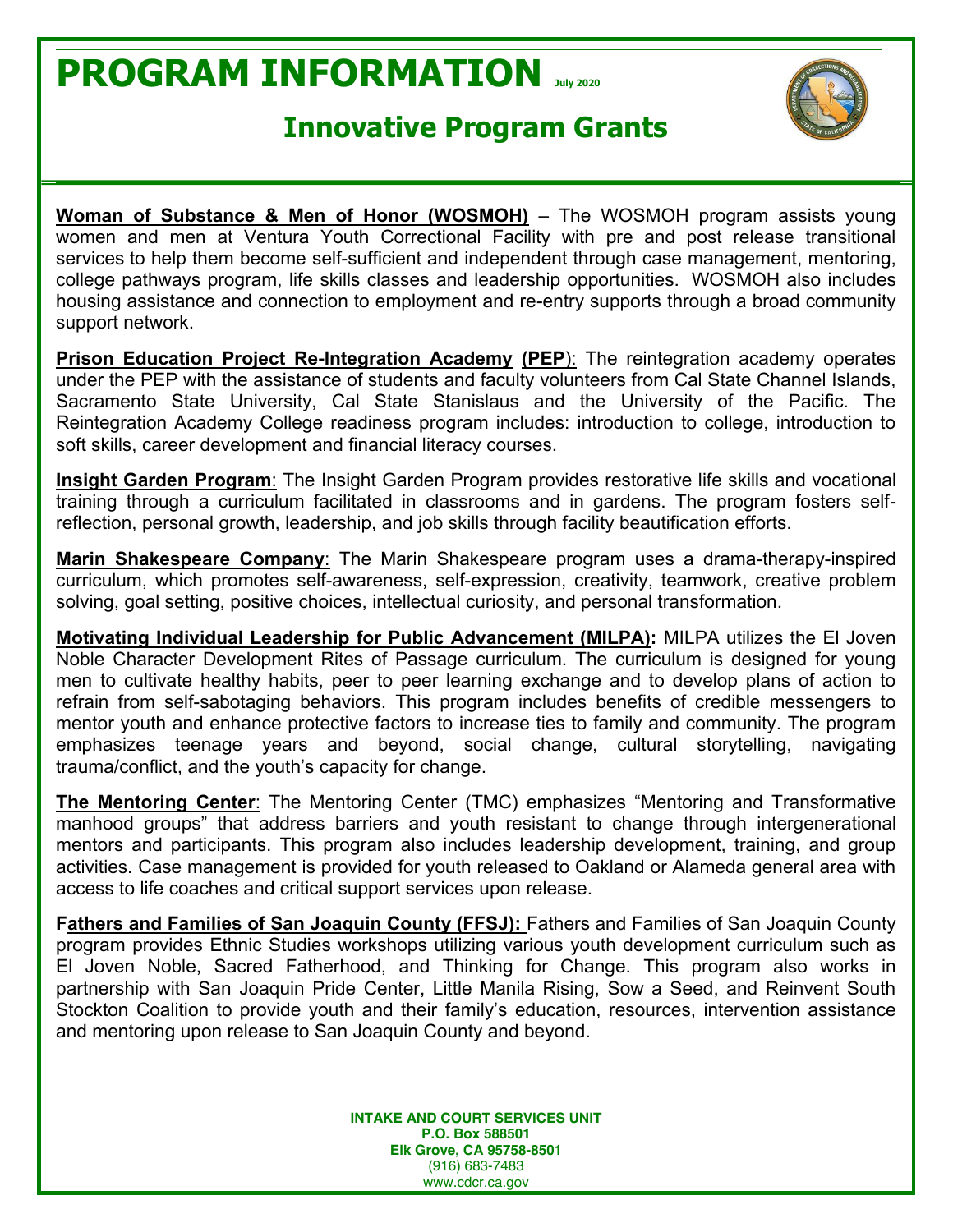# **PROGRAM INFORMATION July <sup>2020</sup>**



### **Innovative Program Grants**

**Jump StArts**: Jump StArts was designed as an intervention in the school-to prison pipeline mobilizing partnerships between arts organizations and juvenile justice to create programs that foster socio-emotional, behavioral, academic and developmental outcomes for system-engaged youth. In 2017, the Senate Budget Act dedicated funds specifically to expand the program, including service to state Division of Juvenile Justice Youth Facilities.

#### **Jump StArts Programs**

- 916 INK will provide two creative writing workshops to up to 80 young men at NAYCF and OH Close. Each participant will receive 18 hours of English-language arts instruction and have their writing published in a professional anthology.
- Collage Dance Theatre will conduct movement-based, creative health and wellness workshops at the VYCF. The workshops will culminate in performances by the youth participants and Heidi Duckler Dance company dancers.
- **Spector dance** will offer dance classes, choreography workshops and culminating public performances. This project will explore dance as a tool for prevention, a catalyst for conversation, and a pathway for building community.
- **Ventura County Arts Council** will provide arts programming to the VYCF in the areas of music, poetry writing and visual art. Teaching artists will work inside the facility on an on-going basis, offering year-round arts instruction.

**AmeriCorps VISTA:** Under a competitive grant, the AmeriCorps VISTA project seeks to build capacity for volunteerism in communities while also building a collaborative culture of service within DJJ.

### **Goal of Project**

- To involve youth, staff, families, and volunteers to collaborate with DJJ to support youth currently incarcerated.
- Upon youth re-entry, provide community mentorship to youth, and identify individualized pathways toward self-sufficiency and honorable discharge upon release from DJJ.

**INTAKE AND COURT SERVICES UNIT P.O. Box 588501 Elk Grove, CA 95758-8501** (916) 683-7483 www.cdcr.ca.gov